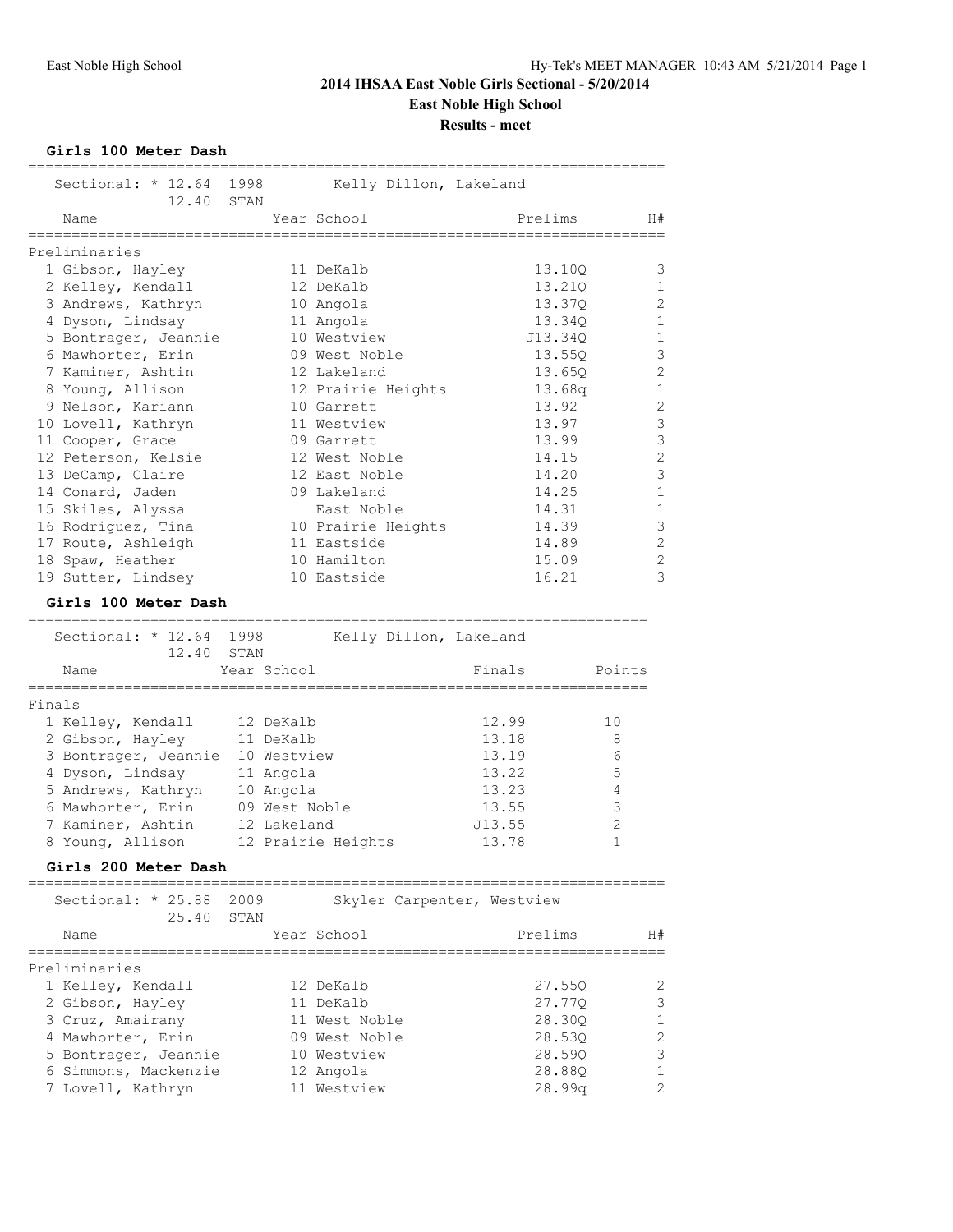# **....Girls 200 Meter Dash**

| 8 Walterhouse, Lydia | 11 East Noble      | 29.07q | $\mathbf{1}$ |
|----------------------|--------------------|--------|--------------|
| 9 Quackenbush, Kali  | 10 Garrett         | 29.65  | 2            |
| 10 Smith, Brook      | 11 Central Noble   | 29.69  | $\mathbf{1}$ |
| 11 Conard, Jaden     | 09 Lakeland        | 29.97  | 3            |
| 12 Steffen, Ashley   | 11 Eastside        | 30.33  | 1            |
| 13 Rodriquez, Tina   | 10 Prairie Heights | 30.37  | $\mathbf{1}$ |
| 14 Skiles, Alyssa    | East Noble         | 30.64  | 3            |
| 15 Fuller, Alyson    | 10 Garrett         | 31.35  | 3            |
| 16 Kain, Mckenzie    | 11 Prairie Heights | 31.36  | 2            |
| 17 Spaw, Heather     | 10 Hamilton        | 32.50  | 2            |
| 18 Sutter, Lindsey   | 10 Eastside        | 34.36  | 3            |
|                      |                    |        |              |

### **Girls 200 Meter Dash**

=======================================================================

|        | Sectional: $* 25.88$               | 2009 |               | Skyler Carpenter, Westview |        |
|--------|------------------------------------|------|---------------|----------------------------|--------|
|        | 25.40<br>Name                      | STAN | Year School   | Finals                     | Points |
| Finals |                                    |      |               |                            |        |
|        | 1 Cruz, Amairany                   |      | 11 West Noble | 26.83                      | 10     |
|        | 2 Kelley, Kendall                  |      | 12 DeKalb     | 27.08                      | 8      |
|        | 3 Gibson, Hayley                   |      | 11 DeKalb     | 27.47                      | 6      |
|        | 4 Bontrager, Jeannie               |      | 10 Westview   | 27.58                      | 5      |
|        | 5 Mawhorter, Erin                  |      | 09 West Noble | 28.05                      | 4      |
|        | 6 Lovell, Kathryn                  |      | 11 Westview   | 28.53                      | 3      |
|        | 7 Walterhouse, Lydia 11 East Noble |      |               | 28.99                      | 2      |
|        | 8 Simmons, Mackenzie               |      | 12 Angola     | 29.01                      |        |

#### **Girls 400 Meter Dash** ==========================================================================

|    | Sectional: * 57.67 2009<br>58.33 STAN |                  | Skyler Carpenter, Westview |                |               |
|----|---------------------------------------|------------------|----------------------------|----------------|---------------|
|    | Name                                  | Year School      | Finals                     |                | H# Points     |
|    | 1 Kelley, Kendall 12 DeKalb           |                  | 59.19                      |                | $3 \quad 10$  |
|    | 2 Cruz, Amairany 11 West Noble        |                  | 1:01.03                    | 3              | 8             |
|    | 3 Bodey, Drue 09 Garrett              |                  | 1:01.48                    | $\mathcal{S}$  | 6             |
|    | 4 Moughler, Emma 09 Eastside          |                  | 1:01.75                    | 3              | 5             |
|    | 5 Holmes, Elexus                      | 10 Lakeland      | 1:01.97                    | 3              | 4             |
|    | 6 Casselman, Lindsey 12 East Noble    |                  | 1:03.07                    | 3              | 3             |
|    | 7 Cranston, Ariana                    | 10 Angola        | 1:03.62                    | $\mathcal{L}$  | $\mathcal{P}$ |
|    | 8 Capkovitz, Katheri                  | 11 Angola        | 1:04.00                    | $\mathbf{1}$   | $\mathbf{1}$  |
|    | 9 Comment, Kirstin 09 Hamilton        |                  | 1:04.12                    | $\overline{2}$ |               |
| 10 | Maskow, Massie 10 Lakeland            |                  | 1:04.89                    | $\mathcal{L}$  |               |
|    | 11 Quackenbush, Kali 10 Garrett       |                  | 1:05.69                    | $\mathcal{L}$  |               |
|    | 12 Claymiller, Alyssa                 | 11 East Noble    | 1:05.77                    | $\overline{2}$ |               |
|    | 13 Sukala, Erin                       | 09 DeKalb        | 1:07.38                    | $\overline{2}$ |               |
|    | 14 Schaefer, Elaina 09 Fremont        |                  | 1:07.62                    | 3              |               |
|    | 15 Stonebraker, Abby                  | 09 Central Noble | 1:08.03                    |                |               |
|    | 16 Cabrera, Jessica                   | 09 West Noble    | 1:10.48                    |                |               |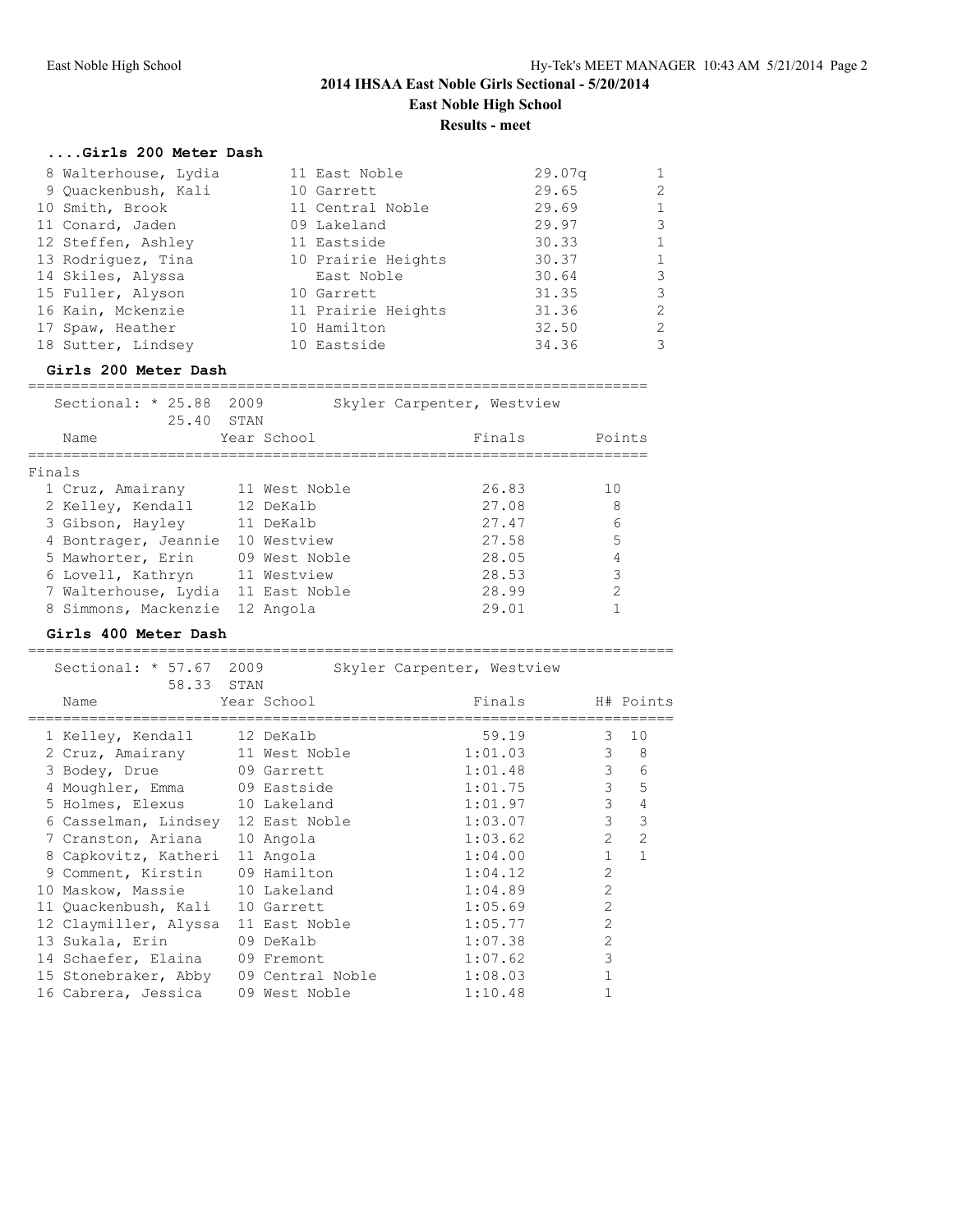**Girls 800 Meter Run**

| Sectional: * 2:18.37 1995                 |                                | Carrie Sheffield, Angola |                |                |
|-------------------------------------------|--------------------------------|--------------------------|----------------|----------------|
| $2:16.43$ STAN                            |                                |                          |                |                |
| Name<br>=================                 | Year School                    | Finals                   | :========      | H# Points      |
| 1 Hostetler, Abigail 12 Fremont           |                                | 2:22.22                  | 2              | 10             |
| 2 Casselman, Courtne 12 East Noble        |                                | 2:27.13                  | 2              | 8              |
| 3 Woosley, Courtney 09 Fremont            |                                | 2:31.52                  | $\overline{2}$ | 6              |
| 4 Dirr, Aspen                             | 11 Prairie Heights             | 2:33.41                  | 2              | 5              |
| 5 Stump, Amanda                           | 11 Garrett                     | 2:36.53                  | $\overline{2}$ | $\overline{4}$ |
| 6 Jones, Madison                          | 11 Westview                    | 2:38.19                  | $\overline{2}$ | $\mathcal{S}$  |
| 7 Larson, Riley                           | 12 East Noble                  | 2:38.68                  | $\mathfrak{D}$ | $\overline{2}$ |
| 8 Barker, Kylie                           | 11 Westview                    | 2:39.24                  | $\mathfrak{D}$ | $\mathbf{1}$   |
| 9 Salas, Lissette                         | 12 West Noble                  | 2:42.02                  | $\overline{2}$ |                |
|                                           | 12 Hamilton                    | 2:44.01                  | $\mathbf{1}$   |                |
| 10 Johnson, Susannah                      |                                |                          | $\mathbf{1}$   |                |
| 11 Pilnock, Abbey                         | 10 Central Noble               | 2:44.40                  | $\overline{2}$ |                |
| 12 Miazgowicz, Madiso                     | 09 DeKalb                      | 2:45.57                  |                |                |
| 13 Avila, Faith                           | 10 Prairie Heights             | 2:46.67                  | $\mathbf 1$    |                |
| 14 Mendez, Britney                        | 12 Angola                      | 2:48.10                  | $\mathbf 1$    |                |
| 15 Robinett, Kara                         | 12 DeKalb                      | 2:50.76                  | 2              |                |
| 16 Skinner, Kasidy                        | 11 Lakeland                    | 2:53.95                  | $\mathbf{1}$   |                |
| 17 Sandoval, Erika                        | 09 West Noble                  | 2:56.55                  | $\mathbf{1}$   |                |
| 18 Sustaita, Joy                          | 11 Lakeland                    | 2:57.75                  | $\mathbf{1}$   |                |
| 19 Stump, Danielle                        | 09 Garrett                     | 2:59.11                  | $\mathbf{1}$   |                |
| 20 Stangland, Annetta 10 Central Noble    |                                | 3:08.58                  | $\mathbf{1}$   |                |
| 21 Schlie, Faith                          | 09 Eastside                    | 3:22.21                  | $\mathbf{1}$   |                |
| -- Wilson, Lauren                         | 09 Eastside                    | NΤ                       | $\mathbf{1}$   |                |
| Girls 1600 Meter Run                      |                                |                          |                |                |
|                                           |                                |                          |                |                |
|                                           |                                |                          |                |                |
| Sectional: * 4:56.00 1996                 |                                | Amy Yoder, East Noble    |                |                |
| 5:02.47                                   | STAN                           |                          |                |                |
| Name                                      | Year School                    | Finals                   |                | Points         |
|                                           |                                | 5:12.30                  | 10             |                |
| 1 Hostetler, Abigail 12 Fremont           |                                | 5:24.35                  | 8              |                |
| 2 Zawadzke, Alexia 12 East Noble          |                                |                          |                |                |
| 3 Korte, Josey                            | 09 Angola                      | 5:27.44                  |                | 6              |
| 4 Dirr, Aspen                             | 11 Prairie Heights             | 5:33.72                  | 5              |                |
| 5 Burchett, Michaell                      | 09 Lakeland                    | 5:39.84                  | 4              |                |
| 6 Malcolm, Maranda                        | 09 Garrett                     | 5:43.31                  | $\mathsf 3$    |                |
| 7 Cooper, Katie                           | 09 Prairie Heights             | 5:53.30                  | $\overline{2}$ |                |
| 8 Franklin, Kathy                         | 09 Westview                    | 5:54.55                  | $\mathbf 1$    |                |
| 9 McCormick, Krista                       | 10 DeKalb                      | 5:57.12                  |                |                |
| -- Strong, Sarah                          | 11 Eastside                    | NΤ                       |                |                |
| -- May, Amiah                             | 09 Westview                    | NΤ                       |                |                |
| -- Leatherman, Madacy                     | 10 West Noble                  | NΤ                       |                |                |
| -- Sauer, Morgan                          | 11 Angola                      | NΤ                       |                |                |
| -- Felix, Autumn                          | 09 Central Noble               | NΤ                       |                |                |
| -- Le, Christian                          | 10 Central Noble               | ΝT                       |                |                |
| -- Sustaita, Hope                         | 09 Lakeland                    | NΤ                       |                |                |
| -- Lehman, Raistlyn                       | 10 Garrett                     | NΤ                       |                |                |
| -- Robinett, Kara                         | 12 DeKalb                      | ΝT                       |                |                |
| -- Jones, Kennedy<br>-- Rodenbeck, Sydney | 12 West Noble<br>12 East Noble | NΤ<br>NΤ                 |                |                |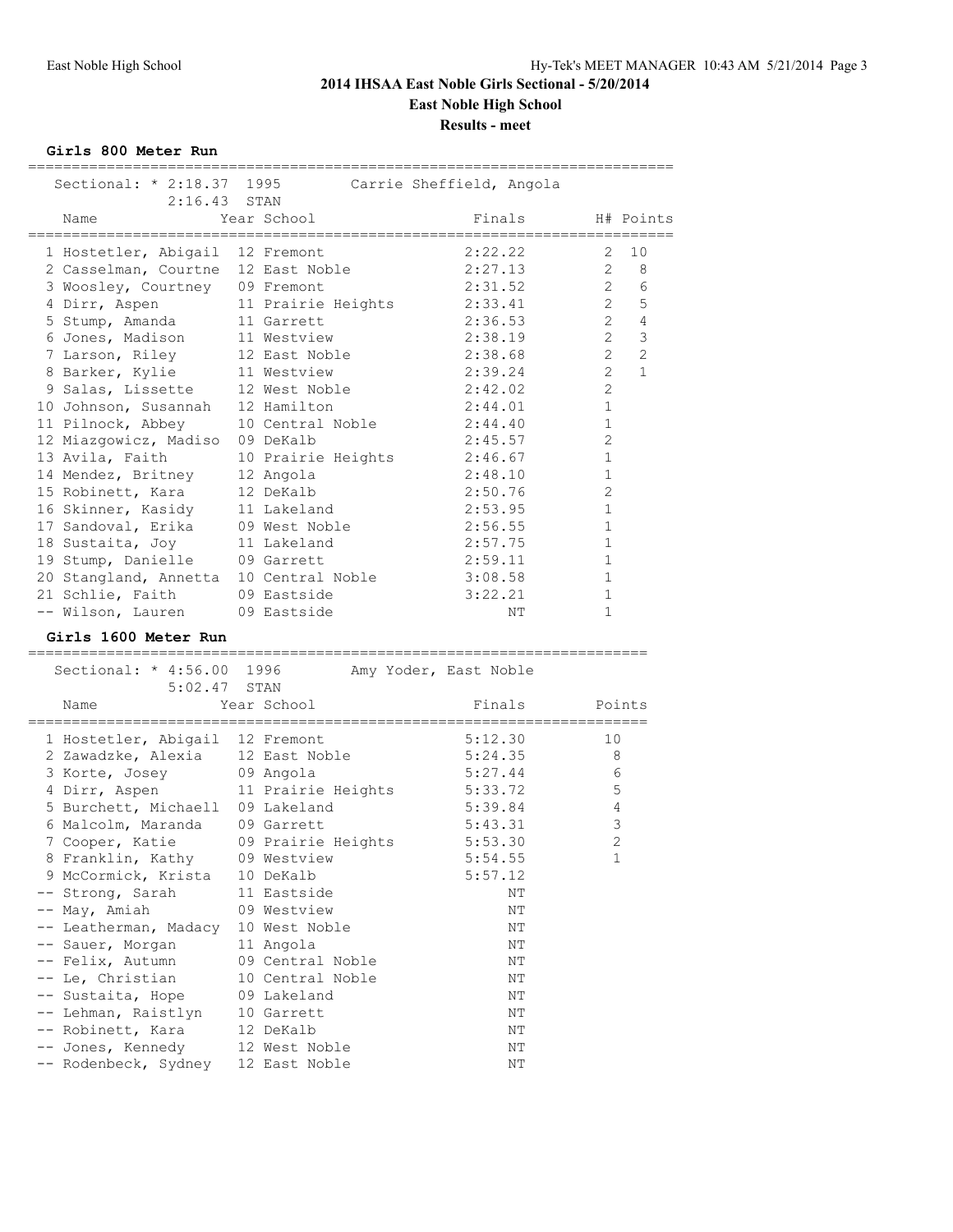**Girls 3200 Meter Run**

| Sectional: * 10:50.90 1996       |                  | Amy Yoder, East Noble |                |
|----------------------------------|------------------|-----------------------|----------------|
| $11:01.80$ STAN                  |                  |                       |                |
| Name                             | Year School      | Finals                | Points         |
| 1 Welch, Riley 09 Fremont        |                  | 11:37.77              | 10             |
| 2 Zawadzke, Alexia 12 East Noble |                  | 11:48.03              | 8              |
| 3 McCormick, Krista 10 DeKalb    |                  | 12:04.18              | 6              |
| 4 Rojas, Yvette 10 West Noble    |                  | 12:19.96              | 5              |
| 5 Malcolm, Maranda 09 Garrett    |                  | 12:40.96              | 4              |
| 6 Warren, Kaitlyn 11 Westview    |                  | 13:05.48              | 3              |
| 7 Weaver, Sierra 10 Westview     |                  | 13:09.86              | $\mathfrak{D}$ |
| 8 Burchett, Michaell 09 Lakeland |                  | 13:19.75              |                |
| 9 Vandiver, Jessica              | 09 East Noble    | 13:34.07              |                |
| 10 Ratliff, Cassidy              | 11 West Noble    | 13:34.99              |                |
| Sauer, Morgan                    | 11 Angola        | NΤ                    |                |
| Clemens, Maria 11 Angola         |                  | NΤ                    |                |
| Lehman, Raistlyn                 | 10 Garrett       | NΤ                    |                |
| -- Gonzalez, Cassie              | 10 Central Noble | NΤ                    |                |

**Girls 100 Meter Hurdles** ========================================================================= Sectional: \* 14.31 2012 Skyler Carpenter, Westview 15.09 STAN Name Tear School Prelims H# ========================================================================= Preliminaries 1 Walterhouse, Lydia 11 East Noble 16.38Q 1 2 Meyer, Jayla 10 Angola 17.10Q 2 3 Trine, Kennedy 11 Angola 17.21Q 3 4 Yoder, Hannah 199 Eastside 17.30Q 3 5 Fogle, Janessa 10 Central Noble 17.33Q 2 6 Pruitt, Taryn 09 Westview 17.38Q 1 7 Edwards, Kavan 12 East Noble 17.56q 2 8 Alwine, Shianne 10 Garrett 18 17.96q 1 9 Broom, Monica 10 Central Noble 18.22 1 10 Maskow, Massie 10 Lakeland 18.38 3 11 Petersen, Kristina and 09 West Noble 18.75 3 12 Comment, Kirstin 19 09 Hamilton 18.83 1 13 Merritt, Taylor 12 Hamilton 18.95 3 14 Christenson, Angel 12 West Noble 19.24 2 15 Hunkler, Katherine 12 Garrett 19.57 3

#### **Girls 100 Meter Hurdles**

| Sectional: $*$ 14.31 | 2012             | Skyler Carpenter, Westview |        |
|----------------------|------------------|----------------------------|--------|
| 15.09                | STAN             |                            |        |
| Name                 | Year School      | Finals                     | Points |
|                      |                  |                            |        |
| Finals               |                  |                            |        |
| 1 Pruitt, Taryn      | 09 Westview      | 16.42                      | 1 N    |
| 2 Walterhouse, Lydia | 11 East Noble    | 16.48                      | 8      |
| 3 Fogle, Janessa     | 10 Central Noble | 16.87                      | h      |

 16 Friend, Alex 10 Fremont 20.40 1 17 Lilly, Makayla 10 DeKalb 20.43 2 18 Kimmell, Baylie 10 DeKalb 20.79 1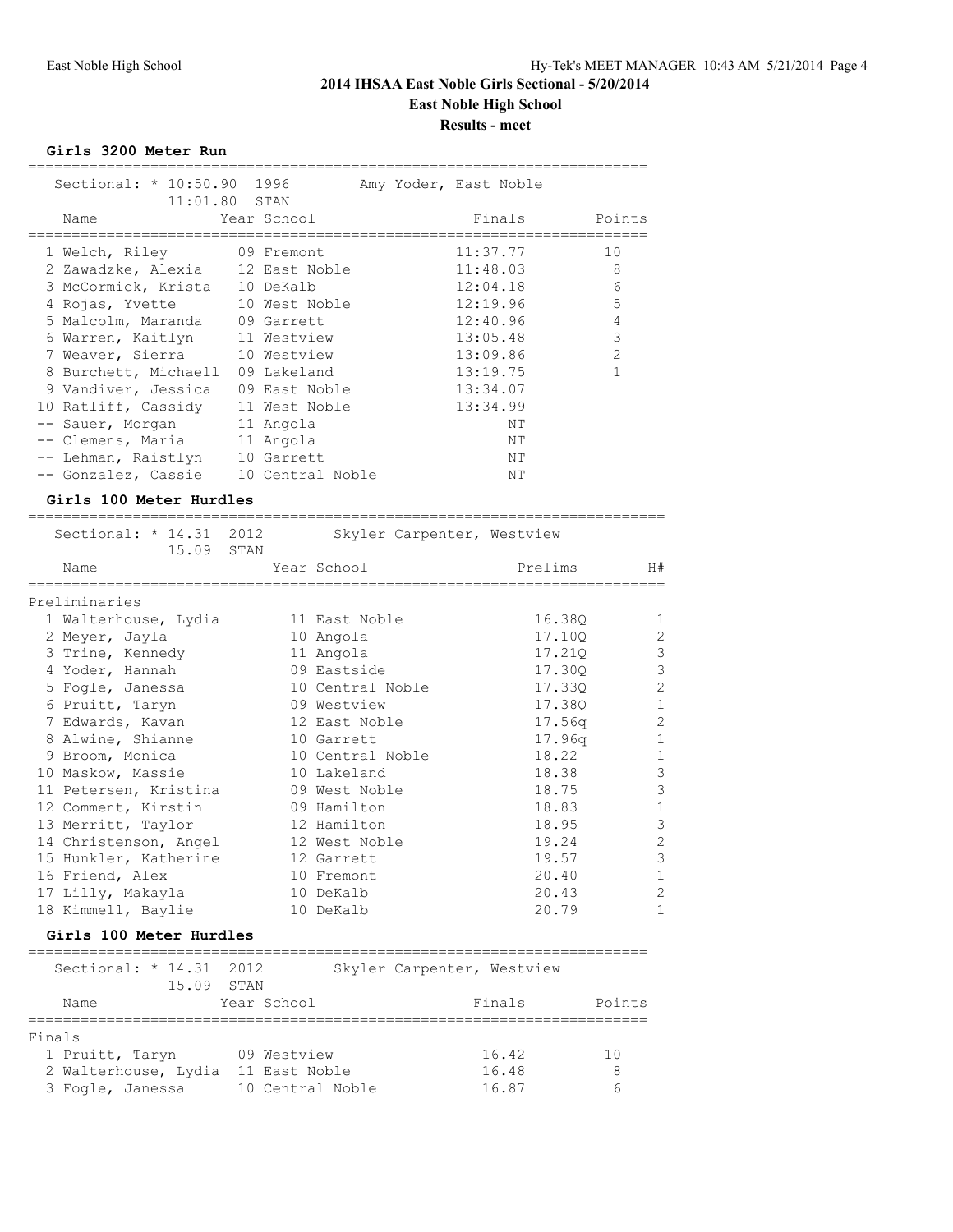#### **....Girls 100 Meter Hurdles**

| 4 Yoder, Hannah   | 09 Eastside   | 17.04 | 5  |
|-------------------|---------------|-------|----|
| 5 Trine, Kennedy  | 11 Angola     | 17.14 | 4  |
| 6 Meyer, Jayla    | 10 Angola     | 17.18 | 3  |
| 7 Edwards, Kavan  | 12 East Noble | 17.79 | -2 |
| 8 Alwine, Shianne | 10 Garrett    | 17.98 |    |

#### **Girls 300 Meter Hurdles**

==========================================================================

| Sectional: * 43.57 2010<br>45.14 STAN |                  | Skyler Carpenter, Westview |                |                |
|---------------------------------------|------------------|----------------------------|----------------|----------------|
| Name                                  | Year School      | Finals                     |                | H# Points      |
| 1 Fogle, Janessa                      | 10 Central Noble | 49.81                      | $2^{\circ}$    | 10             |
| 2 Maskow, Ashlyn                      | 10 Lakeland      | 50.21                      | $\mathcal{L}$  | 8              |
| 3 Siders, Hannah                      | 10 Angola        | 50.51                      | $\overline{2}$ | 6              |
| 4 Cooper, Grace                       | 09 Garrett       | 50.56                      | $\overline{2}$ | 5              |
| 5 Jones, Chandler                     | 10 East Noble    | 50.77                      | $\mathbf{1}$   | 4              |
| 6 Pruitt, Taryn                       | 09 Westview      | 50.85                      | $\mathcal{L}$  | 3              |
| 7 Wright, Julia                       | 11 Westview      | 51.47                      | $\mathcal{L}$  | $\mathfrak{D}$ |
| 8 Edwards, Kavan                      | 12 East Noble    | 52.20                      | $\mathcal{L}$  | 1              |
| 9 Broom, Monica                       | 10 Central Noble | 52.78                      |                |                |
| 10 Meyer, Jayla                       | 10 Angola        | 53.43                      |                |                |
| 11 Yoder, Hannah                      | 09 Eastside      | 53.87                      | $\overline{2}$ |                |
| 12 Petersen, Kristina                 | 09 West Noble    | 55.25                      |                |                |
| 13 Huntsman, Amanda                   | 11 West Noble    | 57.71                      |                |                |
| 14 Kimmell, Baylie                    | 10 DeKalb        | 59.13                      |                |                |
| 15 Lilly, Makayla                     | 10 DeKalb        | 59.96                      |                |                |

**Girls 4x100 Meter Relay**

========================================================================== Sectional: \* 50.58 2012 DeKalb, DeKalb H. Gibson, G. Burris, B. Beerman, K. Kelley 48.93 STAN School **Finals** H# Points ========================================================================== 1 Angola 51.44 2 10 1) Dyson, Lindsay 11 2) Andrews, Kathryn 10 3) Simmons, Mackenzie 12 4) Trine, Kennedy 11 5) Luna, Lisvet 10 6) 2 Westview 51.61 2 8 1) Lovell, Kathryn 11 2) Pruitt, Taryn 09 3) Gum-Hales, Grace 10 4) Bontrager, Jeannie 10 5) Farnsworth, Roshonda 09 6) Wisler, Tori 10 3 Garrett 52.09 2 6 1) Cooper, Grace 09 2) Lehman, Laurana 12 3) Baver, Victoria 09 4) Nelson, Kariann 10 5) Bodey, Drue 09 6) Quackenbush, Kali 10 4 East Noble 52.67 2 5 1) Skiles, Alyssa 2) Edwards, Kavan 12 3) DeCamp, Claire 12 4) Walterhouse, Lydia 11 5) Claymiller, Alyssa 11 6) Fulk, Kaley 11 7) Wass, Shyann 11 8) 5 West Noble 52.93 2 4 1) Cruz, Amairany 11 2) Vazquez, Jessica 10 3) Mawhorter, Erin 09 4) Peterson, Kelsie 12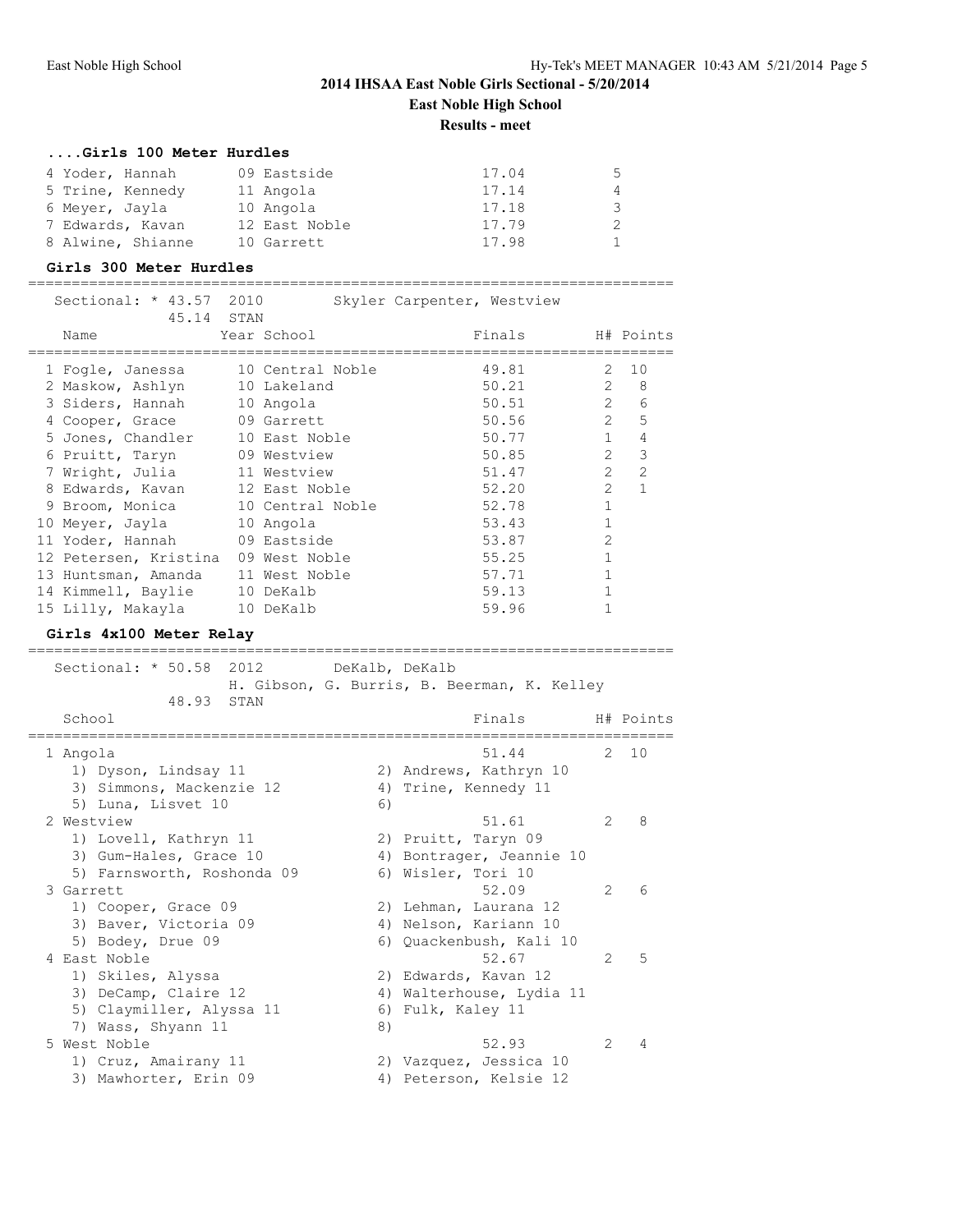### **Results - meet**

#### **....Girls 4x100 Meter Relay**

| 5) Kimberly, Pizana 10      |    | 6) Morren, Emily 09      |               |               |
|-----------------------------|----|--------------------------|---------------|---------------|
| 7) Martinez, Samantha 10    |    | 8) Huntsman, Amanda 11   |               |               |
| 6 Central Noble             |    | 53.33                    | $\mathcal{L}$ | 3             |
| 1) Smith, Brook 11          |    | 2) Broom, Monica 10      |               |               |
| 3) Stringfellow, Mikayla 10 |    | 4) Fogle, Janessa 10     |               |               |
| 5) Zawadzke, Rylea 09       | 6) |                          |               |               |
| 7 Lakeland                  |    | 53.42                    | $\mathcal{L}$ | $\mathcal{L}$ |
| 1) Brewer, Hope 12          |    | 2) Kaminer, Ashtin 12    |               |               |
| 3) Garrett, Corina 10       |    | 4) Conard, Jaden 09      |               |               |
| 5) Johnson, Katelynn 09     |    | 6) Freeman, Darien 09    |               |               |
| 7) Leu, Jaime 11            |    | 8) Shepherd, Brittany 12 |               |               |
| 8 Prairie Heights           |    | 53.58                    | 1             | 1.            |
| 1) Rodriguez, Tina 10       |    | 2) Dirr, Aspen 11        |               |               |
| 3) Kain, Mckenzie 11        |    | 4) Young, Allison 12     |               |               |
| 5) Miller, Amanda 12        |    | 6) Terry, Tressa 12      |               |               |
| 7) Myers, Katlyn 11         | 8) |                          |               |               |
| 9 DeKalb                    |    | 53.93                    | 1             |               |
| 1) Kissinger, Kayla 11      |    | 2) Gibson, Ryley 11      |               |               |
| 3) Poynter, Taya 11         |    | 4) Imus, Alyssa 10       |               |               |
| 5) McCoy, Mallorie 11       |    | 6) Kimmell, Baylie 10    |               |               |
| 10 Eastside                 |    | 54.08                    | 1.            |               |
| 1) Steffen, Ashley 11       |    | 2) Yoder, Hannah 09      |               |               |
| 3) Route, Ashleigh 11       |    | 4) Moughler, Emma 09     |               |               |
| 5) Sutter, Lindsey 10       | 6) |                          |               |               |

#### **Girls 4x400 Meter Relay** ==========================================================================

Sectional: \* 4:07.62 2009 Westview, Westview S. Carpenter, N. Jansing, A. Miller, L. Stutzman 3:58.29 STAN School Finals H# Points ========================================================================== 1 Westview 4:14.08 2 10 1) Gum-Hales, Grace 10 2) Bontrager, Jeannie 10 3) Wisler, Tori 10 (4) Jones, Madison 11 5) Barker, Kylie 11 6) May, Amiah 09 7) Franklin, Kathy 09 8) Wright, Julia 11 2 Lakeland 4:15.63 2 8 1) Maskow, Massie 10 2) Holmes, Elexus 10 3) Flores, Sheridan 09 1940 Maskow, Ashlyn 10 5) Garrett, Corina 10 (6) Conard, Jaden 09 7) Freeman, Darien 09 8) Burchett, Michaella 09 3 Garrett 4:16.06 2 6 1) Baver, Victoria 09 2) Nelson, Kariann 10 3) Cooper, Grace 09 4) Bodey, Drue 09 5) Lehman, Laurana 12 6) Quackenbush, Kali 10 7) Stump, Amanda 11 8) 4 Angola 4:16.09 2 5 1) Dyson, Lindsay 11 2) Korte, Josey 09 3) Siders, Hannah 10  $\hskip 1.6cm 4)$  Cranston, Ariana 10 5) Meyer, Jayla 10 6) Capkovitz, Katherine 11 5 East Noble 4:17.55 2 4 1) Casselman, Lindsey 12 2) McLaughlin, Kara 12 3) Claymiller, Alyssa 11 4) Casselman, Courtney 12 5) Jones, Chandler 10 (6) Larson, Riley 12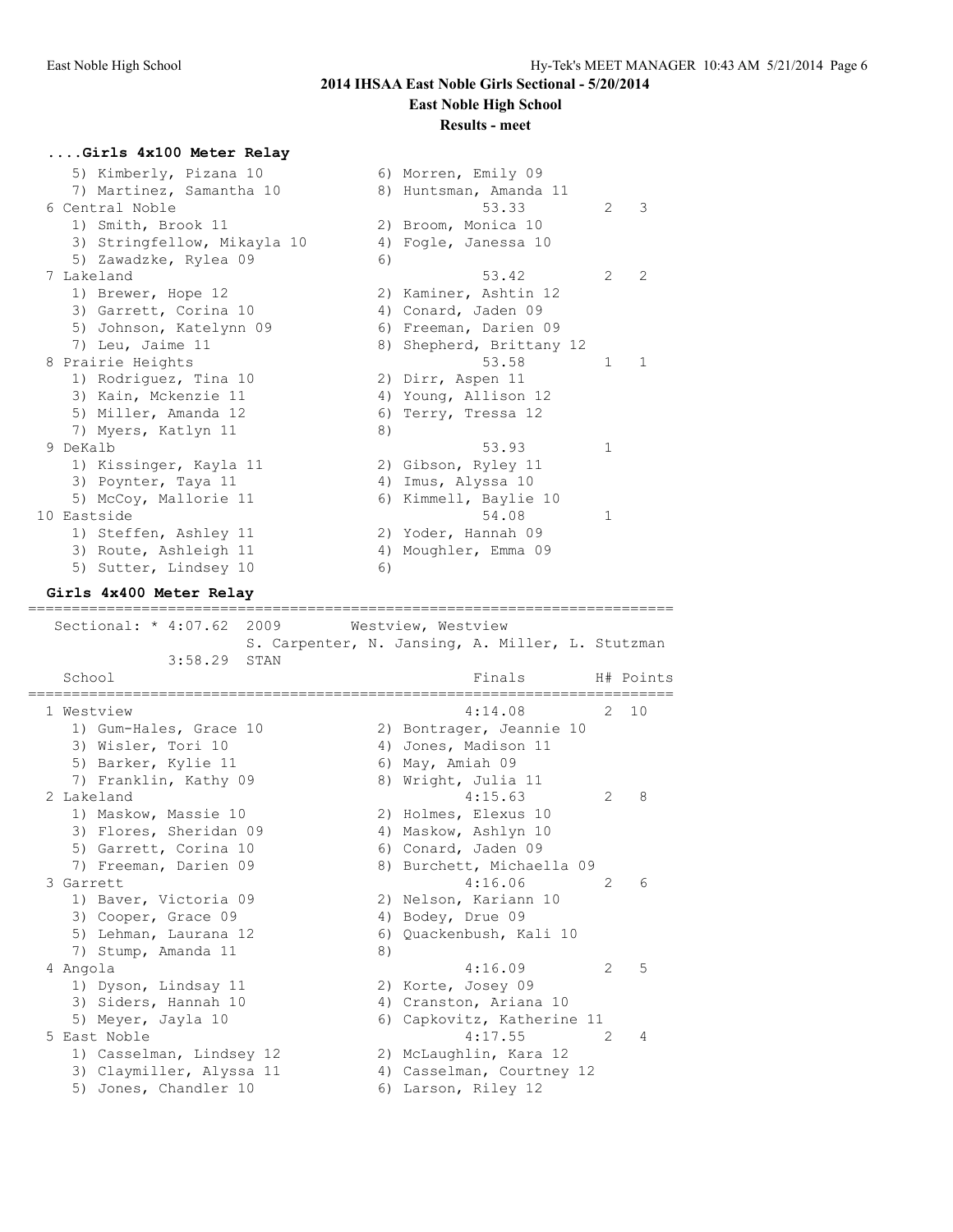# **Results - meet**

### **....Girls 4x400 Meter Relay**

| 7) Fulk, Kaley 11        |    | 8) Rodenbeck, Sydney 12   |              |                |
|--------------------------|----|---------------------------|--------------|----------------|
| 6 Fremont                |    | 4:31.70                   | $\mathbf{1}$ | $\mathcal{B}$  |
| 1) Woosley, Courtney 09  |    | 2) Welch, Riley 09        |              |                |
| 3) Schaefer, Elaina 09   |    | 4) Hostetler, Abigail 12  |              |                |
| 5) Cade, Makenna 11      |    | 6) Beer, Melissa 10       |              |                |
| 7 Prairie Heights        |    | 4:34.61                   | $\mathbf{1}$ | 2              |
| 1) Kain, Mckenzie 11     |    | 2) Cooper, Katie 09       |              |                |
| 3) Miller, Amanda 12     |    | 4) Dirr, Aspen 11         |              |                |
| 5) Avila, Faith 10       |    | 6) Rodriguez, Tina 10     |              |                |
| 8 DeKalb                 |    | 4:38.74                   | 2            | $\overline{1}$ |
| 1) Sukala, Erin 09       |    | 2) Miazgowicz, Madison 09 |              |                |
| 3) Robinett, Kara 12     |    | 4) Imus, Alyssa 10        |              |                |
| 5) McCoy, Mallorie 11    |    | 6) Kissinger, Kayla 11    |              |                |
| 9 West Noble             |    | 4:39.25                   | 1            |                |
| 1) Cabrera, Jessica 09   |    | 2) Waring, Kellie 09      |              |                |
| 3) Morren, Emily 09      |    | 4) Vazquez, Jessica 10    |              |                |
| 5) Petersen, Kristina 09 |    | 6) Salas, Lissette 12     |              |                |
| 7) Kimberly, Pizana 10   |    | 8) Jones, Kennedy 12      |              |                |
| 10 Central Noble         |    | 4:42.63                   | 2            |                |
| 1) Stonebraker, Abby 09  |    | 2) Broom, Monica 10       |              |                |
| 3) Pilnock, Abbey 10     |    | 4) Felix, Autumn 09       |              |                |
| 5) Le, Christian 10      | 6) |                           |              |                |
|                          |    |                           |              |                |

#### **Girls 4x800 Meter Relay**

======================================================================= Sectional: \* 9:48.69 2010 West Noble, West Noble

 A. Mussleman, R. Peterson, A. Peterson, C. Mast 9:29.65 STAN

|  | School                  |    | Finals                     | Points |
|--|-------------------------|----|----------------------------|--------|
|  | 1 East Noble            |    | 10:01.83                   | 10     |
|  | 1) McLaughlin, Kara 12  |    | 2) Larson, Riley 12        |        |
|  | 3) Zawadzke, Alexia 12  |    | 4) Casselman, Courtney 12  |        |
|  | 5) Foster, Tori         |    | 6) Rodenbeck, Sydney 12    |        |
|  | 7) Vandiver, Jessica 09 |    | 8) Heffley, Zoey 09        |        |
|  | 2 Westview              |    | 10:16.69                   | 8      |
|  | 1) Jones, Madison 11    |    | 2) Barker, Kylie 11        |        |
|  | 3) Franklin, Kathy 09   |    | 4) Warren, Kaitlyn 11      |        |
|  | 5) May, Amiah 09        |    | 6) Weaver, Sierra 10       |        |
|  | 3 Fremont               |    | 10:28.80                   | 6      |
|  | 1) Woosley, Courtney 09 |    | 2) Welch, Riley 09         |        |
|  | 3) Schaefer, Elaina 09  |    | 4) Hostetler, Abigail 12   |        |
|  | 5) Hayes, Abigail 09    |    | 6) Cade, Makenna 11        |        |
|  | 7) Beer, Melissa 10     | 8) |                            |        |
|  | 4 DeKalb                |    | 10:33.73                   | 5      |
|  | 1) McCormick, Krista 10 |    | 2) Miazgowicz, Madison 09  |        |
|  | 3) Rieke, Kaitlyn 09    |    | 4) Robinett, Kara 12       |        |
|  | 5) Sukala, Erin 09      |    | 6) Teders, Ashlyn 11       |        |
|  | 5 West Noble            |    | 10:56.17                   | 4      |
|  | 1) Jones, Kennedy 12    |    | 2) Waring, Kellie 09       |        |
|  | 3) Salas, Lissette 12   |    | 4) Rojas, Yvette 10        |        |
|  | 5) Ratliff, Cassidy 11  |    | 6) Leatherman, Madacyne 10 |        |
|  | 7) Sandoval, Erika 09   |    | 8) Cabrera, Jessica 09     |        |
|  | 6 Central Noble         |    | 12:04.77                   | 3      |
|  | 1) Felix, Autumn 09     |    | 2) Gonzalez, Cassie 10     |        |
|  |                         |    |                            |        |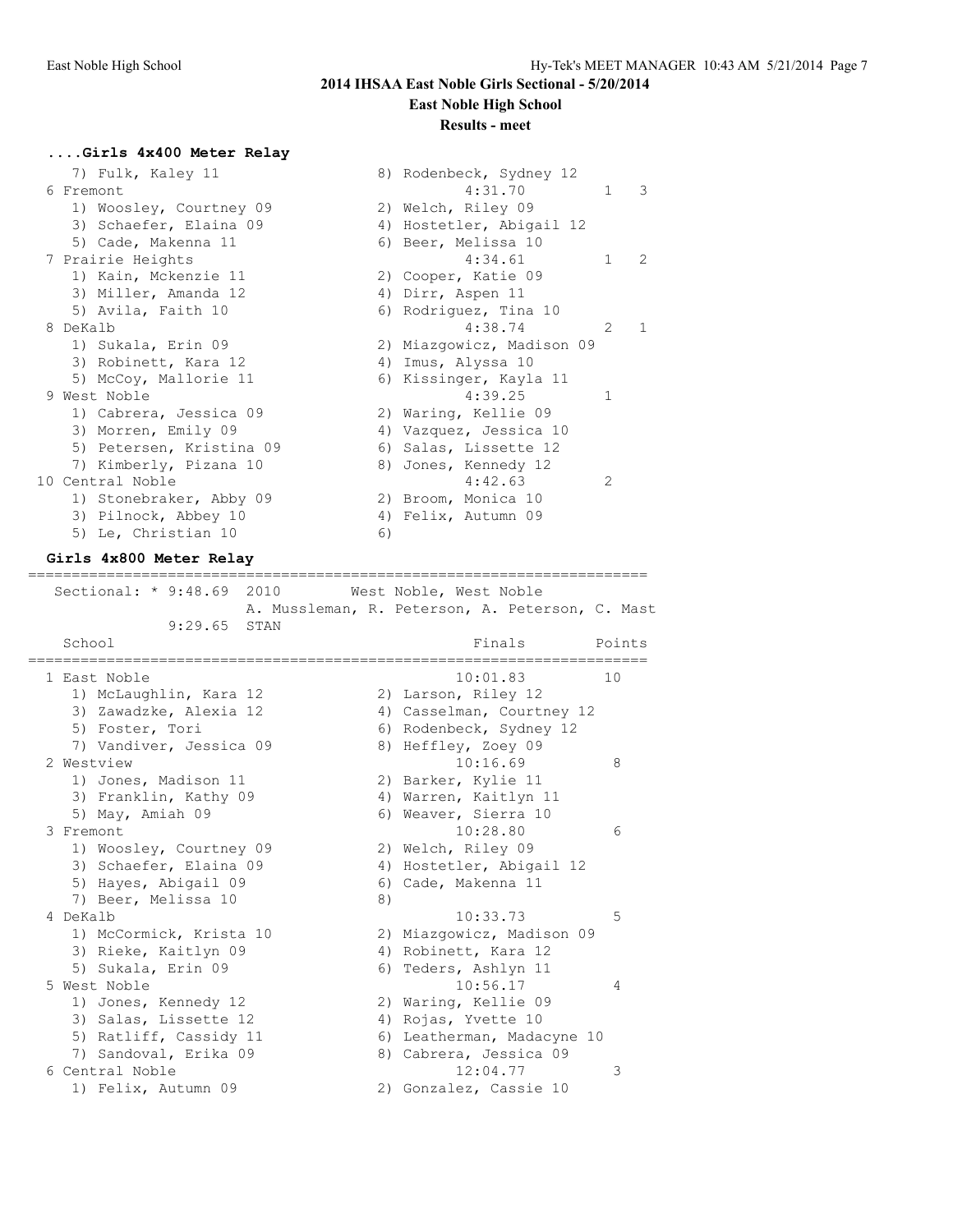**Results - meet**

=======================================================================

# **....Girls 4x800 Meter Relay**

| 3) Pilnock, Abbey 10     | 4) Stonebraker, Abby 09 |
|--------------------------|-------------------------|
| 5) Stangland, Annetta 10 | 6) Le, Christian 10     |
| 7 Garrett                | 12:12.11                |
| 1) Evans, Sage 10        | 2) Lehman, Raistlyn 10  |
| 3) Stump, Danielle 09    | 4) Ybarra, Sivannah 11  |

### **Girls High Jump**

======================================================================= Sectional: \* 5-07.25 2008 Tiffany Fischer, Westview 5-04.25 STAN

| Name                                 | Year School        | Finals       | Points |
|--------------------------------------|--------------------|--------------|--------|
| 1 Behnfeldt, Makenna 11 Fremont      |                    | $5 - 03.00$  | 10     |
| 2 Gibson, Hayley 11 DeKalb           |                    | $5 - 02.00$  | 8      |
| 3 Moughler, Emma 09 Eastside         |                    | $5 - 01.00$  | 6      |
| 4 Wisler, Tori 10 Westview           |                    | $J5 - 01.00$ | 5      |
| 5 Wright, Julia 11 Westview          |                    | $5 - 00.00$  | 3.50   |
| 5 Brandt, Kaitlyn 10 Angola          |                    | $5 - 00.00$  | 3.50   |
| 7 McLaughlin, Kara 12 East Noble     |                    | $4 - 10.00$  | 2      |
| 8 Holmes, Elexus 10 Lakeland         |                    | $4 - 08.00$  | 0.33   |
| 8 Stonebraker, Abby 09 Central Noble |                    | $4 - 08.00$  | 0.33   |
| 8 Vacala, Sarah 12 Fremont           |                    | $4 - 08.00$  | 0.33   |
| 11 Gibson, Ryley 11 DeKalb           |                    | $4 - 06.00$  |        |
| 11 Simmons, Mackenzie 12 Angola      |                    | $4 - 06.00$  |        |
| -- Peterson, Kelsie                  | 12 West Noble      | NH           |        |
| -- Kurtz, Emma                       | 09 Prairie Heights | ΝH           |        |
| -- DeCamp, Claire 12 East Noble      |                    | ΝH           |        |
| -- Leu, Jaime                        | 11 Lakeland        | ΝH           |        |
| -- Miller, Amanda                    | 12 Prairie Heights | ΝH           |        |

#### **Girls Pole Vault**

| Sectional: $* 11-09$<br>$11 - 03.00$ STAN | 2012 |                    | Kennedy Trine, Angola |                |
|-------------------------------------------|------|--------------------|-----------------------|----------------|
| Name                                      |      | Year School        | Finals                | Points         |
| 1 Trine, Kennedy                          |      | 11 Angola          | $12 - 01.00*$ STAN    | 10             |
| 2 Cook, Madison                           |      | 12 East Noble      | $9 - 06.00$           | 8              |
| 3 Cranston, Ariana                        |      | 10 Angola          | $9 - 00.00$           | 6              |
| 4 Clark, Camille                          |      | 11 East Noble      | $8 - 06.00$           | 5              |
| 5 Miller, Amanda                          |      | 12 Prairie Heights | $8 - 00.00$           | 4              |
| 6 Farnsworth, Roshon                      |      | 09 Westview        | J8-00.00              | 3              |
| 7 Huntsman, Amanda                        |      | 11 West Noble      | $7 - 06.00$           | $\overline{2}$ |
| 8 Rieke, Kaitlyn                          |      | 09 DeKalb          | $6 - 06.00$           |                |
| 9 Lilly, Makayla                          |      | 10 DeKalb          | $J6 - 06.00$          |                |
| -- Hayes, Abiqail                         |      | 09 Fremont         | ΝH                    |                |
| -- Route, Ashleigh 11 Eastside            |      |                    | ΝH                    |                |
| -- Hill, Shaylina 09 Lakeland             |      |                    | ΝH                    |                |
| -- Martinez, Estefani 12 West Noble       |      |                    | NΗ                    |                |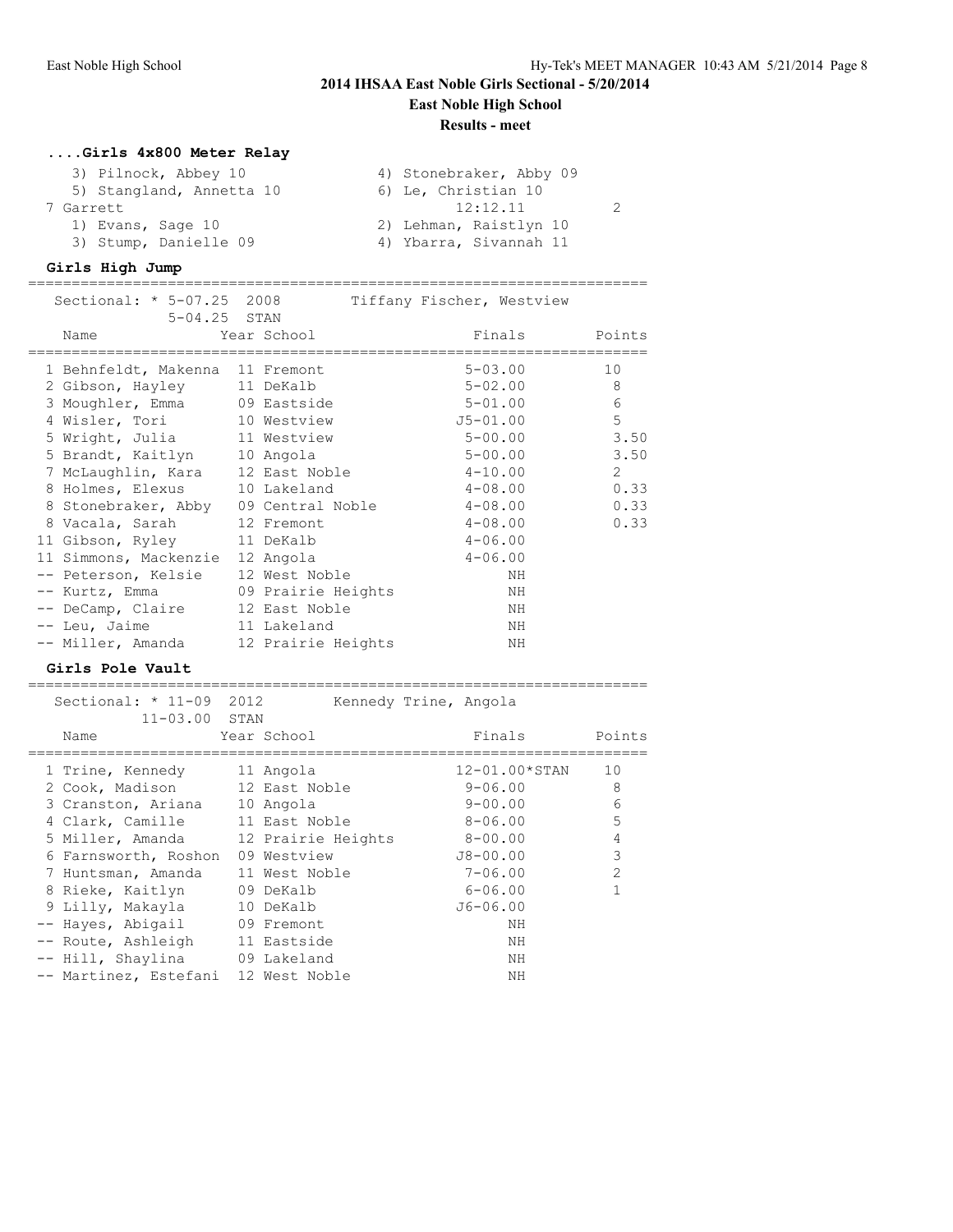**Girls Long Jump**

| Sectional: * 18-04.50 2012                  |                                 | Skyler Carpenter, Westview   |                |
|---------------------------------------------|---------------------------------|------------------------------|----------------|
| 17-06.50 STAN                               |                                 |                              |                |
| Name<br>===============                     | Year School                     | Finals                       | Points         |
| 1 Kelley, Kendall                           | 12 DeKalb                       | 17-07.50 STAN                | ========<br>10 |
| 2 Gum-Hales, Grace                          | 10 Westview                     | $16 - 10.75$                 | 8              |
| 3 Pruitt, Taryn                             | 09 Westview                     | $16 - 07.50$                 | 6              |
| 4 Cruz, Amairany                            | 11 West Noble                   | $16 - 03.50$                 | 5              |
| 5 Gibson, Hayley                            | 11 DeKalb                       | $16 - 02.25$                 | $\overline{4}$ |
| 6 Edwards, Kavan                            | 12 East Noble                   | $16 - 00.00$                 | $\mathsf 3$    |
| 7 Skiles, Alyssa                            | East Noble                      | $15 - 01.00$                 | $\mathbf{2}$   |
| 8 Kaminer, Ashtin                           | 12 Lakeland                     | $14 - 09.25$                 | $\mathbf{1}$   |
| 9 Merritt, Taylor                           | 12 Hamilton                     | $14 - 09.00$                 |                |
| 10 Steffen, Ashley                          | 11 Eastside                     | $14 - 08.75$                 |                |
| 11 Bodey, Drue                              | 09 Garrett                      | $14 - 05.75$                 |                |
| 12 Mawhorter, Erin                          | 09 West Noble                   | $14 - 05.50$                 |                |
| 13 Kain, Mckenzie                           | 11 Prairie Heights              | $13 - 09.50$                 |                |
| 14 Hire, Coralee                            |                                 |                              |                |
| 15 Robinson, Sloane                         | 09 Eastside                     | $13 - 08.50$                 |                |
|                                             | 10 Garrett                      | $13 - 07.00$                 |                |
| 16 Strawser, Kayla                          | 09 Angola                       | $12 - 02.50$                 |                |
| 16 Hall, Nicoya                             | 11 Angola                       | $12 - 02.50$                 |                |
| 18 Gaff, Daria                              | 10 Central Noble                | $12 - 00.25$                 |                |
| 19 Comment, Kirstin                         | 09 Hamilton                     | $12 - 00.00$                 |                |
| 20 Zawadzke, Rylea                          | 09 Central Noble                | $11 - 01.50$                 |                |
| Girls Shot Put                              |                                 |                              |                |
| ===============                             |                                 |                              |                |
|                                             |                                 |                              |                |
| Sectional: * 43-07.25 2011                  |                                 | Rachel Dincoff, DeKalb       |                |
| 40-11.25 STAN                               |                                 |                              |                |
| Name                                        | Year School                     | Finals                       | Points         |
| 1 Fitch, Kloee                              | 09 Lakeland                     | $40 - 11.00$                 | 10             |
| 2 DeCamp, Paige                             | 10 East Noble                   | $39 - 04.00$                 | 8              |
| 3 Cauhorn, Jacey                            | 12 East Noble                   | $37 - 04.00$                 | 6              |
| 4 Terry, Tressa                             | 12 Prairie Heights              | $37 - 01.00$                 | $\mathsf S$    |
| 5 Auriti, Amber                             | 11 Central Noble                | $35 - 07.50$                 | 4              |
| 6 Duff, Kristen                             | 11 Westview                     | $35 - 06.50$                 | 3              |
| 7 Steffen, Ashley                           | 11 Eastside                     | $31 - 09.50$                 | $\mathbf{2}$   |
|                                             |                                 | $31 - 00.50$                 | 1              |
| 8 Kleeberg, Haley                           | 11 Prairie Heights<br>10 DeKalb | $30 - 00.00$                 |                |
| 9 Ostrowski, Skylar                         | 10 Fremont                      |                              |                |
| 10 Beer, Melissa                            |                                 | 29-10.00<br>28-03.50         |                |
| 11 Peterson, Kelsie                         | 12 West Noble                   |                              |                |
| 12 Gingerich, Makai                         | 10 Westview<br>11 Garrett       | $28 - 00.00$                 |                |
| 13 Sutton, Bailey                           | 10 Central Noble                | 27-09.00<br>$27 - 07.00$     |                |
| 14 Zeigler, Beth                            |                                 |                              |                |
| 15 Crawford, Cassandr                       | 12 Garrett                      | $27 - 06.00$                 |                |
| 16 Hansen, Rebecca                          | 10 DeKalb                       | $26 - 09.00$                 |                |
| 17 Cordero, Taylor                          | 11 West Noble                   | 26-04.50                     |                |
| 18 Vacala, Sarah                            | 12 Fremont                      | $25 - 04.50$                 |                |
| 19 Malcolm, Bethany                         | 11 Eastside                     | $25 - 01.00$                 |                |
| 20 Fuentes, Yosmhara<br>21 Joergensen, Sara | 09 Angola<br>12 Angola          | $24 - 04.00$<br>$22 - 03.50$ |                |